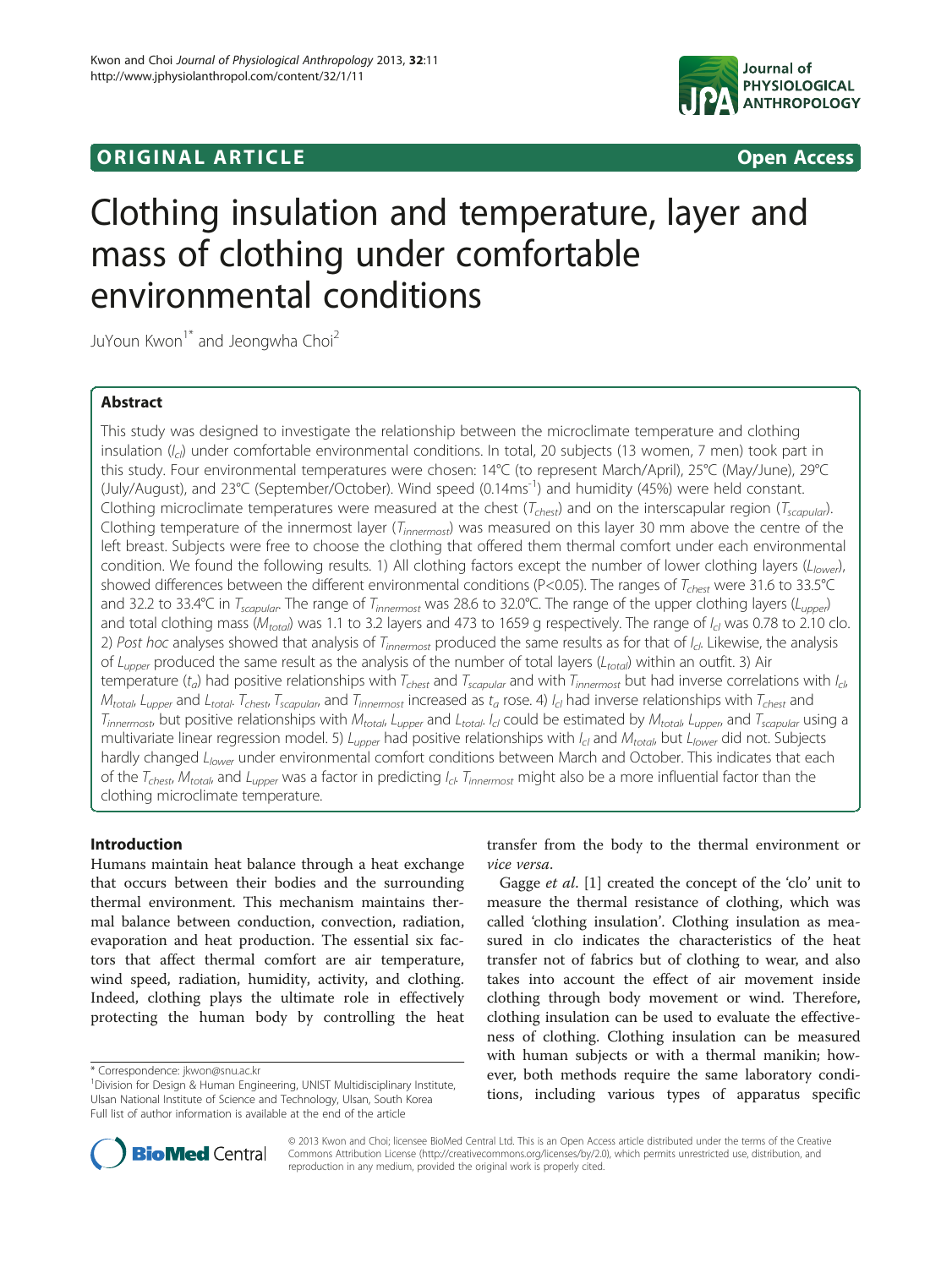facilities and other requirements, all of which are costintensive. Because of these restrictions, there has been considerable interest in developing different methods to predict the effects of clothing insulation [[2,3\]](#page-7-0).

Clothing microclimate temperature has also been used to evaluate the effects of clothing. Clothing microclimate generally refers to the air layer nearest to the skin when people wear clothing. Although the six factors stated above, including the value of clothing insulation (in clo), should be considered, the measurement of clothing microclimate temperature can offer a simple way to determine whether people feel comfortable in the clothing that they are wearing. Choi [\[4](#page-7-0)] explained that the capability of clothing in maintaining a climate, which could have an influence on human health, is worth further investigation. Since then, many studies on clothing microclimate temperature have been conducted, and various comfortable temperatures have been suggested [\[5](#page-7-0)]. Moreover, other studies have investigated relationships with other influential factors [[6-11\]](#page-7-0). However, these studies have shown inconsistent relationships for clothing microclimate, and the results were not easy to compare with those of previous studies, because of differences between the studies in factors such as the types of environmental conditions or activities, and the variety of clothing used.

Nevertheless, clothing microclimate temperature has been used as a factor to assess the effects of clothing [[12-15](#page-7-0)], and consequently, measurements of clothing microclimate have been used to develop protective outfits or investigate environmental conditions to which people are exposed. Some studies have been conducted to develop formulas for the estimation of clothing microclimate temperature [[16,17](#page-7-0)] but those studies have dealt primarily with mean clothing microclimate temperature, which refers to measurements taken at several sites on the body. In addition, the formulas that have been developed are applicable only to specific conditions, thereby creating a gap in the literature for studies on the effects on comfort of clothing insulation and microclimate temperature under ordinary environmental conditions over the course of a year. Moreover, clothing and environmental designers might benefit from the ability to estimate clothing insulation from clothing microclimate temperature in terms of the development of functional clothing and designs for the workplace. People must feel comfortable in their working environment in order to maximize their productivity and efficiency at their work. The aim of this study was to investigate the relationship between factors related to clothing and clothing insulation under environmental temperatures within the comfort range over the course of a year in situations where people were allowed to select their own clothing to achieve their thermal comfort.

## **Methods**

## Subjects

In total, 20 people, (13 women, 7 men) took part in the study, which had the duration of 1 year (Table 1). All subjects were ordinary healthy students, and they were notified of the experimental procedures and the aim of the experiment.

## Environmental design

According to the study design, subjects were able to freely choose and wear their own clothing, given that the clothing selected should afford them thermal comfort under each environmental condition. Subjects were instructed to visit the climate chamber facility (that is, the facility in which the environmental temperatures were controlled for this experiment) several days before they took part in the experiments, in order to inquire about the conditions of the upcoming experiment, to allow them to decide how much and what type of clothing they would choose to wear for the actual experiments.

Each subject was repeatedly exposed to each  $t_a$  twice in a climate chamber between December 2002 and December 2003. The maximum atmospheric temperatures for the previous 5 years, as measured by the Meteorological Office were consulted, and the mean air temperature  $(t_a)$  values for 12 months was determined. Six temperatures were chosen: 5°C (to represent January/February), 14°C (March/April), 25°C (May/June), 29°C (July/August), 23°C (September/October), and 8°C (November/December). The wind speed  $(0.14 \pm 0.01 \text{ms}^{-1})$  and humidity  $(45 \pm 5\%)$  in the chamber were held constant. Each experimental condition was determined based on the typical atmospheric temperatures, and the experiments were conducted each month for a year. This allowed subjects to choose their clothing based on its suitability for different conditions that were typical of several periods of the year.

## Measurements

A wet-bulb thermometer was used to measure  $t_a$  and air humidity. A kata thermometer was used to measure air velocity, and a black globe temperature was also measured every 10 minutes at the level of 0.6 m. The participants had their rectal temperature and their skin temperature (at seven body sites) measured every 5 minutes using K923 thermistors (Takara Instrument Co. Ltd., Yokohama

|  |  | Table 1 Physical characteristics of subjects <sup>a</sup> |  |  |
|--|--|-----------------------------------------------------------|--|--|
|--|--|-----------------------------------------------------------|--|--|

| Sex               | Age, years | Height, cm | Mass, kg  | BSA, m <sup>2</sup> |
|-------------------|------------|------------|-----------|---------------------|
| Male $(n = 7)$    | 24(1.6)    | 174(4.0)   | 71.9(9.9) | 1.86(0.1)           |
| Female $(n = 13)$ | 24(2.5)    | 163(5.8)   | 53.0(8.5) | 1.55(0.1)           |

Abbreviations: BSA, Body surface area

Data are mean (SD).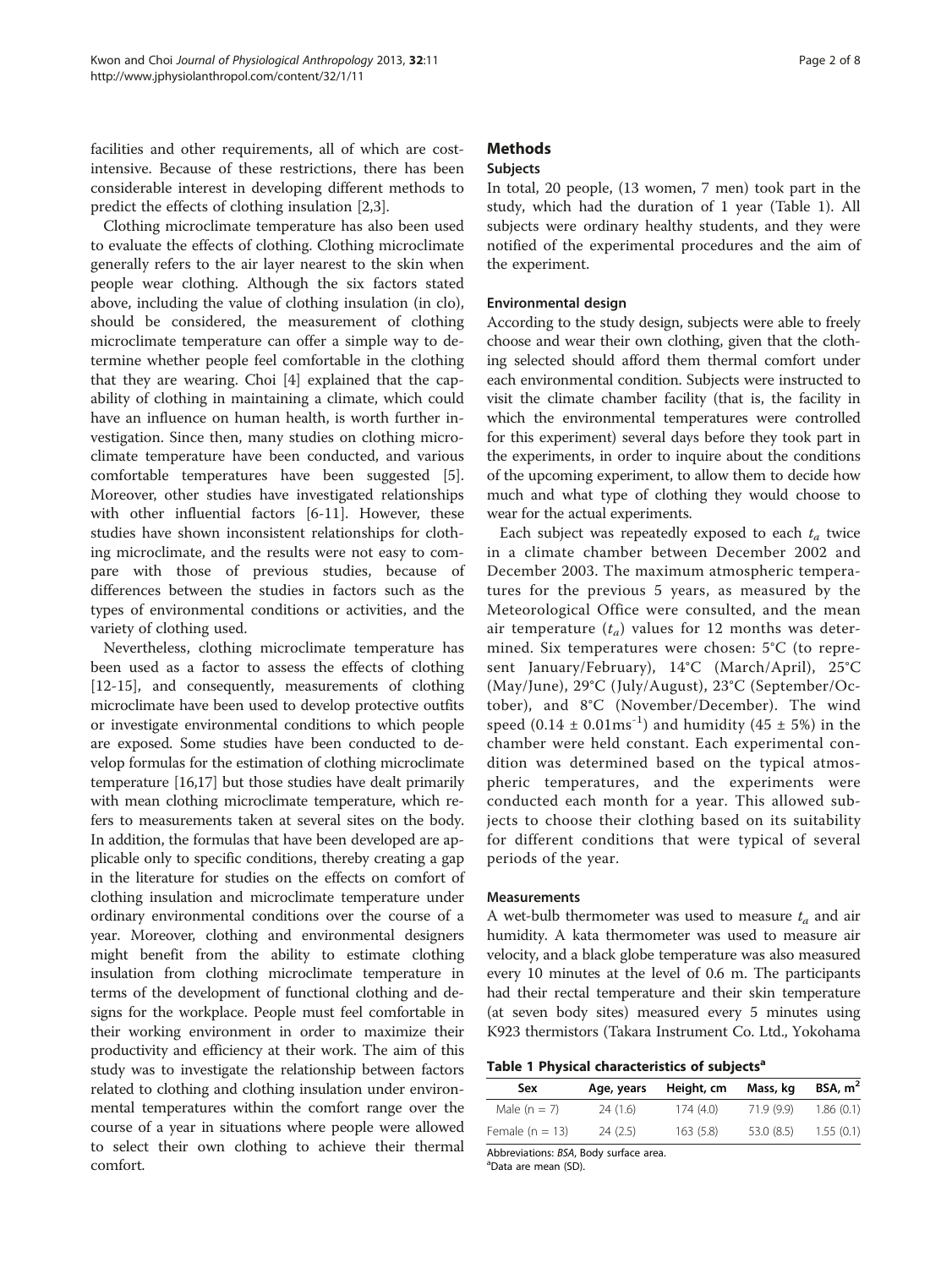Japan) and an equation from DuBois and DuBois [\[18\]](#page-7-0) was used to measure mean skin temperature. Clothing microclimate temperatures were also measured at both the centre of the chest and in the interscapular area  $(T_{\text{check}})$ and  $T_{scanular}$ ). The clothing temperature of the innermost layer ( $T_{innermost}$ ) was measured on this layer at 30 mm above the centre of the left breast every 5 minutes using a thermistor, which was fastened to the clothing with medical tape (Transpore; 3M Healthcare, St Paul, MN, USA). Metabolic rate was measured using a gas analyzer (Quark b<sup>2</sup>; COSMED Co., Rome, Italy) for 60 minutes. Body mass was measured before and after the 60 minute exposure period, using a digital multi-scale with an accuracy of 1 g (F150S, Sartorius Corp., Goettingen, Germany), and the resulting measurements were used to estimate evaporative loss over an hour. The physiological parameters measured were used to determine the value of the clothing insulation. Clothing insulation  $(I_{cb}$  measured in clo) was calculated with the formula specified in a previous study [\[19\]](#page-7-0).

$$
I_{cl} = \frac{5.55(T_s - t_a)A}{M - 0.58P + 0.83W(\frac{2\Delta T_R + \Delta T_s}{3})} - I_a
$$
(1)

$$
I_a = \frac{1}{0.61 \left(\frac{t_a}{298}\right)^3 + 0.91 \sqrt{V} \frac{298}{t_a}}
$$
 (2)

where  $I_{cl}$  is the overall insulation of assembly in clo units (clo);  $I_a$  is the insulation of air in clo;  $T_s$  is the skin temperature, excluding temperature of hands, head, and feet (°C),  $t_a$  is the ambient air temperature (°C); A is the body surface area  $[18]$  (m<sup>2</sup>); M is the total metabolic rate determined from oxygen consumption (kcal/hour); P is the evaporation loss estimated from successive weighings of clothed subjects (g/hour); w is the weight of the unclothed subject (kg); 0.83 is the composite specific heat of the human body (kcal/kg/°C);  $\Delta T_R$  is the rate of fall of rectal temperature (°C/hour);  $\Delta T_S$  is the rate of fall of mean skin temperature (°C/hour); and V is the air velocity (cm/s).

#### Experimental procedure

Each subject was exposed to each experimental condition in the climatic chamber while wearing their own clothing that they considered gave them thermal comfort. Each participant was weighed while wearing only underwear and a disposable polypropylene gown (designated as 'semi-nude'), and thermistors were then fitted on the participant to record skin, rectal, and clothing microclimate ( $T_{\text{check}}$  and  $T_{\text{scapular}}$ ) temperatures. Subjects then put on their own clothing, and sat on a wooden chair for an hour. Subjects were allowed to listen to music or read books while their physiological responses and subjective responses, as well as the environmental conditions, were measured over the 60 minute exposure time. The subjects then removed the clothing and the thermistors at the end of the experiment, and were again weighed while semi-nude.

#### Data analysis

Each subject was exposed to six different environmental conditions on two separate occasions, and participated in experiments 12 times over the period of a year (that is, 5°C (to represent January/February), 14°C (March/April), 25°C (May/June), 29°C (July/August), 23°C (September/October), and 8°C (November/December)). It has been previously suggested [\[2\]](#page-7-0) that the range of  $t_a$  for thermal comfort can be approximately 15 to 28°C, thus the current study considered the environmental temperatures within this comfort range (that is, 14, 23, 25 and 29°C) for both the correlation and the regression models. The total number of trials for equation 1 was 126. The differences between clothing microclimate temperatures  $(T_{\text{check}}$  and  $T_{\text{scapular}})$ and other parameters of environmental conditions were analyzed using a t-test. A planned comparison was made using a one-way analysis of variance (ANOVA) and a Pearson correlation analysis. Post hoc least significant difference tests were also carried out. A multivariate linear regression model was performed using a stepwise method. The unit of clothing mass used was the kilogram except in descriptive statistics for the sake of convenience.

#### Results

#### Differences in clothing-related factors between different environmental conditions

Clothing microclimate temperatures were measured on the chest and in the interscapular area  $(T_{\text{check}}$  and  $T_{scapular}$ ). Significant differences were seen in the clothing microclimate temperatures of the chest  $(T_{check})$  compared with those of the interscapular areas  $(T_{scapular})$ (P<0.05). In addition, both  $T_{\text{check}}$  and  $T_{\text{scapular}}$  were significantly different in the four different environmental conditions within the comfort range, and the differences between the lowest and the highest microclimate temperatures for the chest and the interscapular region  $(T_{\text{check}}$  and  $T_{\text{scapular}})$  were 1.9 and 1.2°C, respectively.  $T_{\text{check}}$  at 14°C was significantly different from  $T_{\text{check}}$  at 25 and 29°C, but  $T_{check}$  at 23°C was not different from  $T_{check}$ at the other three air temperature  $(t_a)$  values.  $T_{scapular}$ showed a slight difference at 29°C compared with the other three air temperature  $(t_a)$  values. The clothing temperature of the innermost layer  $(T_{innermost})$  showed differences between each air temperature  $(t_a)$ , and the difference between the lowest and the highest temperature was  $3.5^{\circ}C$  (P<0.05) (Table [2,](#page-3-0) Figure [1](#page-3-0)).  $T_{\text{innermost}}$  at 14 and 29°C was different from the reading at the three other temperatures; however, there was no difference in  $T_{innermost}$  at 23 or 25°C.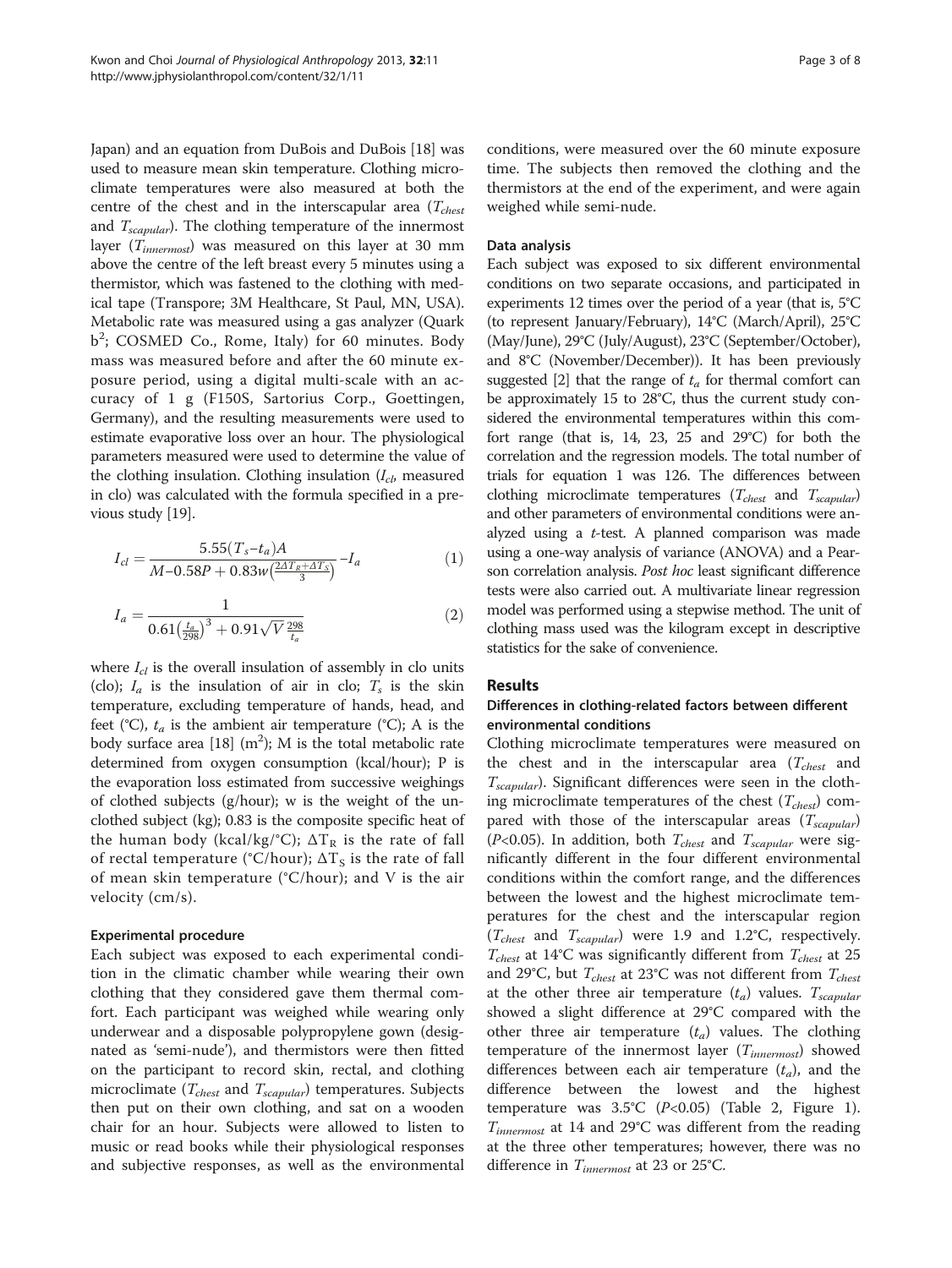<span id="page-3-0"></span>Table 2 The results of ANOVA analysis and clothing microclimate temperature after 60 minutes of exposure<sup>a</sup>

| $t_{a}$ °C (months) | $T_{\mathsf{check},}$ °C | $T_{scapular}$ °C         | $T_{innermost,}$ °C  |
|---------------------|--------------------------|---------------------------|----------------------|
| 14 (Mar/Apr)        | $31.6(3.00)^{b,c}$       | $32.3(2.14)^{b}$          | $28.6(2.17)^{b,c,d}$ |
| 23 (Sept/Oct)       | 32.4(2.01)               | $32.2(1.54)^c$            | $29.6(1.31)^{b,d}$   |
| 25 (May/Jun)        | $33.1(1.78)^{b}$         | $32.2(1.30)$ <sup>d</sup> | $30.2(1.36)^{c,e}$   |
| 29 (Jul/Aug)        | $33.5(1.45)^c$           | $33.4(0.86)^{b,c,d}$      | $32.0(1.02)^{d,d,e}$ |
| F-value             | 4.355                    | 3.901                     | 22.269               |
| P                   | 0.006                    | 0.011                     | 0.000                |

Abbreviations:  $T_{check}$  Temperature on the chest;  $T_{inpermost}$ , Temperature of the innermost layer of clothing;  $T_{scapular}$  Temperature in the interscapular area. Data are mean (SD).

<sup>b–d</sup>Superscript letters indicate *post hoc* tests; identical letters mean the<br>differences between air temperatures within each parameter differences between air temperatures within each parameter.

The level of clothing insulation  $(I_{cl})$  varied significantly between the different air temperature  $(t_a)$  values when subjects were seated at rest while wearing their own clothing. The difference between the highest and the lowest clothing insulation  $(I_{cl})$  was 1.32 clo under environmental conditions within the comfort range. The results of  $I_{c1}$  at 23°C aligned only with those of  $I_{c1}$  at 25°C, whereas the  $I_{cl}$  at 14 and 29 °C differed from that at the other air temperature  $(t_a)$  values. The *post hoc* analysis of  $I_{cl}$  showed the same results as that of  $T_{innermost}$ . Total clothing mass  $(M_{total})$  and the total number of layers within an outfit  $(L_{total})$  also showed differences between each air temperature  $(t_a)$  value. The difference between the highest and the lowest clothing mass  $(M_{total})$  was 1186 g, and the difference between the highest and the lowest numbers of total layers was 2.1 layers. The figures



for  $M_{total}$  differed at all tested air temperature  $(t_a)$  values. However,  $L_{total}$  at 14 and 23 °C showed a difference from that at the other air temperature  $(t_a)$  values, and  $L_{total}$  at 25°C showed no difference from that at 29°C. The number of upper clothing layers  $(L_{\text{unner}})$  showed a similar tendency to differences as that of the total layers  $(L_{total})$  within an outfit, while the *post hoc* results for  $L_{\text{unner}}$  were the same as those for  $L_{total}$ . However, the number of lower clothing layers  $(L<sub>lower</sub>)$  showed no difference between all air temperature  $(t_a)$  values (Table [3](#page-4-0), P<0.05).

#### Relationships between mass, layer and microclimate of clothing and clothing insulation

 $T_{check}$  had significant positive relationships with  $T_{scapulan}$  $T_{\text{innermost}}$ , and air temperature  $(t_a)$ . The clothing microclimate temperatures ( $T_{\text{check}}$  and  $T_{\text{scapular}}$ ) and  $T_{\text{innermost}}$ increased as  $t_a$  went up (Table 2, Table [3](#page-4-0), Table [4](#page-4-0)). However,  $T_{check}$  showed significant inverse relationships with  $I_{cl}$  and  $M_{total}$ , but no relationships with  $L_{upper}$ ,  $L_{lower}$  or  $L_{total}$ .  $T_{chest}$  increased as  $I_{cl}$  and  $M_{total}$  both decreased.  $T_{scapular}$  showed significant positive relationships with  $T_{innermost}$  and  $t_a$ , and  $T_{scapular}$  increased as  $T_{innermost}$  and  $t_a$  increased. By contrast, no relationship was seen between  $T_{scapular}$  and other parameters (Table [4\)](#page-4-0).

The relationship of both  $T_{\text{innermost}}$  and  $T_{\text{check}}$  with other factors showed a similar tendency (Table [4](#page-4-0)).  $T_{\text{innermost}}$ had a significant positive relationship with  $t_a$ , and  $T_{innermost}$  increased as  $t_a$  increased. However,  $T_{innermost}$ had a significant inverse relationship with  $I_{cb}$ ,  $M_{total}$ ,  $L_{upper}$  and  $L_{total}$ ;  $T_{innermost}$  increased as  $I_{cl}$ ,  $M_{total}$ , and the number of clothing layers ( $L_{upper}$  and  $L_{total}$ ) decreased.  $M_{total}$  showed positive relationships with both  $L_{upper}$  and  $L_{total}$  and  $L_{upper}$  had a positive relationship with  $L_{total}$ .  $M_{total}$  increased as the number of clothing layers ( $L_{upper}$  and  $L_{total}$ ). increased. However,  $L_{lower}$  did not show any relationship with any of the other parame-ters measured (Table [4](#page-4-0)). Therefore,  $L_{upper}$  had an influence on the other parameters but  $L_{lower}$  did not. Additionally,  $I_{cb}$ ,  $M_{total}$ ,  $L_{upper}$ , and  $L_{total}$  had inverse correlations with  $t_a$ .

At the beginning of a stepwise regression analysis,  $t_a$ was selected out of all the parameters measured (that is,  $t_a$ ,  $T_{\text{chest}}$ ,  $T_{\text{scapulan}}$ ,  $T_{\text{innermost}}$ ,  $M_{\text{total}}$ ,  $L_{\text{upper}}$ ,  $L_{\text{lower}}$ , and  $L_{total}$ ) and the regression function using  $t_a$  could be derived with 63% of variance for the estimation of  $I_{cl}$ . However, the aim of this study was to identify the relationship between clothing insulation  $(I_{cl})$  and clothingrelated parameters, and a stepwise regression analysis was conducted with all parameters except  $t_a$ . A multivariate linear regression model was then derived (3), and clothing insulation  $(I_{cl})$  could be estimated using total clothing mass  $(M_{total})$ , clothing microclimate temperature in the interscapular region ( $T_{scapular}$ ) and the number of upper clothing layers  $(L_{upper})$  under comfortable environmental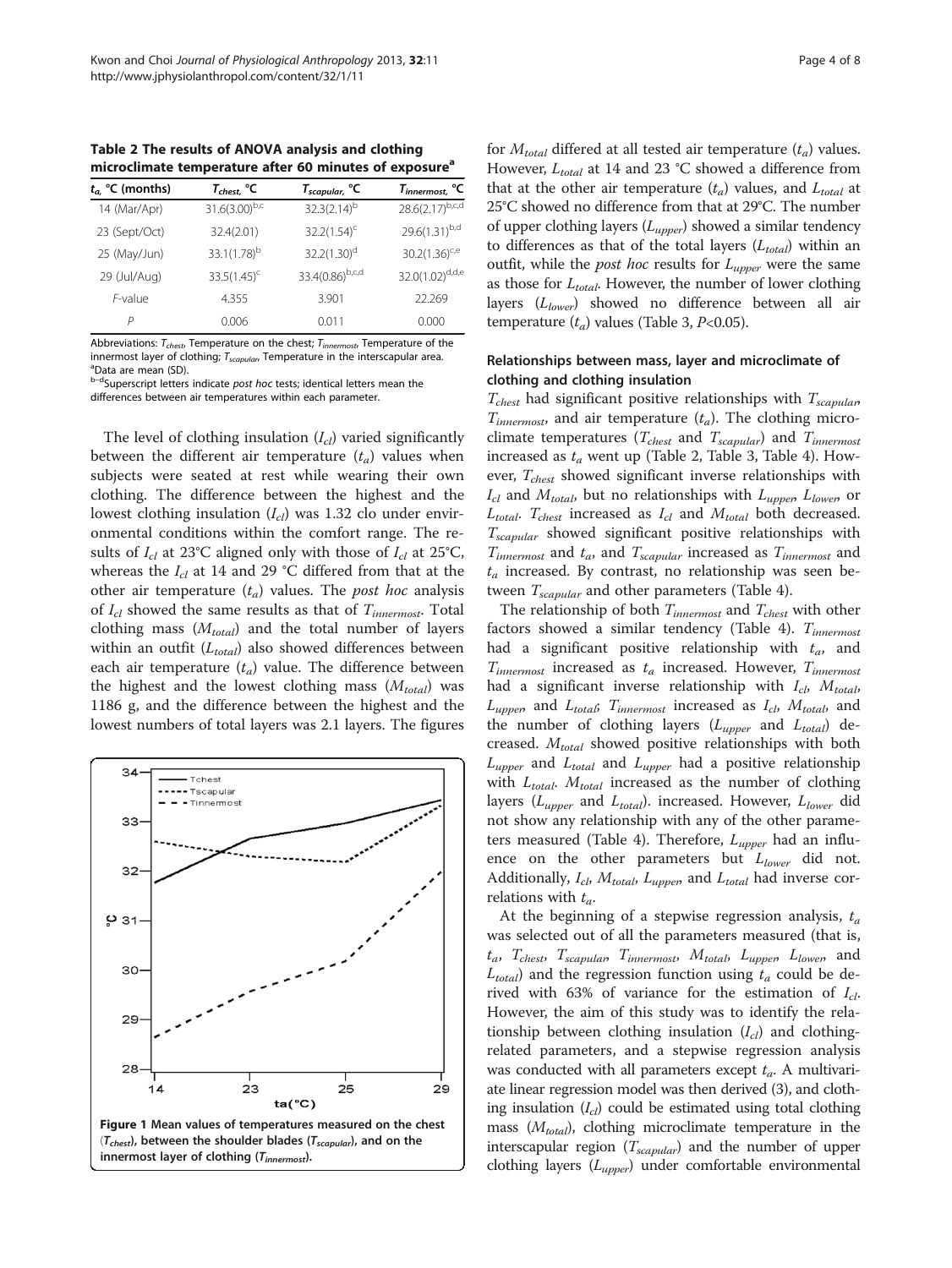<span id="page-4-0"></span>Table 3 The results of ANOVA analysis between air temperature and various parameters<sup>a</sup>

| $t_{a}$ , $\degree$ C |                     | Number of layers of clothing within an outfit | $M_{total}$ , g     | $I_{cb}$ clo                |                       |
|-----------------------|---------------------|-----------------------------------------------|---------------------|-----------------------------|-----------------------|
|                       | Upper clothing      | Lower clothing                                | <b>Total</b>        |                             |                       |
| 14 (Mar/Apr)          | $3.2(1.01)^{b,c,d}$ | 1.0(0.00)                                     | $4.2(1.01)^{b,c,d}$ | $1659(370.3)^{b,c,d}$       | $2.10(0.362)^{b,c,d}$ |
| 23 (Sept/Oct)         | $1.8(0.64)^{b,e,f}$ | 1.0(0.00)                                     | $2.8(0.64)^{b,e,f}$ | 928(248.0)b,e,f             | $1.37(0.392)^{b,e}$   |
| 25 (May/Jun)          | $1.4(0.49)^{c,e}$   | 1.0(0.18)                                     | $2.4(0.56)^{c,e}$   | 732(225.5) <sup>c,e,g</sup> | $1.38(0.402)^{c,f}$   |
| 29 (Jul/Aug)          | $1.1(0.35)^{d,f}$   | 1.0(0.00)                                     | $2.1(0.35)^{d,f}$   | $473(207.5)^{d,f,g}$        | $0.78(0.241)^{d,e,f}$ |
| F-value               | 59.924              | 1.046                                         | 56.841              | 109.727                     | 71.361                |
| D                     | 0.000               | 0.375                                         | 0.000               | 0.000                       | 0.000                 |

Abbreviations:  $I_{ch}$  Level of clothing insulation;  $M_{total}$ , Total clothing mass.

Data are mean (SD).

 $b$ – $9$ Superscript letters indicate *post hoc* tests; identical letters mean the differences between  $t_a$  values within each parameter.

conditions (Table [5\)](#page-5-0). The standardized coefficient value was 0.387 of total clothing mass  $(M_{total})$ , and 0.380 for upper clothing layers  $(L_{upper})$ . The total clothing mass  $(M_{total})$  and the number of upper clothing layers  $(L_{upper})$ had a similar influence on clothing insulation  $(I_{cl})$ , and the clothing microclimate temperature in the interscapular region ( $T_{scapular}$ ) had less influence on  $I_{cl}$  than the total clothing mass  $(M_{total})$  and the number of upper clothing layers  $(L_{upper})$  (Table [5](#page-5-0)).

Provided that total clothing mass  $(M_{total})$ , the number of upper clothing layers  $(L_{upper})$ , and clothing microclimate temperature in the scapular area  $(T_{scapular})$  are known, then under comfortable environmental conditions (air temperatures between 14 and 29°C), clothing insulation can be predicted by equation (3). For example, if  $M_{total}$ ,  $L_{upper}$ , and  $T_{scapular}$  are 0.75 kg, 2 layers, and 31 °C respectively, clothing insulation  $(I_{cl})$  would be 1.52 clo. If  $M_{total}$ ,  $L_{upper}$  and  $T_{scapular}$  are 0.5 kg, 1 layer, and 33 °C respectively, clothing insulation  $(I_{cl})$  would be 1.03 clo.

## **Discussion**

All clothing factors measured including clothing microclimate temperatures ( $T_{\text{check}}$  and  $T_{\text{scapular}}$ ) and the clothing temperature of the innermost layer  $(T_{innermost})$ showed differences between the four different air temperatures  $(t_a)$  values (14, 23, 25, and 29 under environmental conditions within the range of comfort) while subjects wore the clothing they considered necessary for comfort between March and October. Clothing microclimate temperatures on the chest and in the interscapular area ( $T_{\text{check}}$  and  $T_{\text{scapular}}$ ) differed considerably between the four different air temperature  $(t_a)$  values and there was the difference between the clothing microclimate  $(T_{\text{check}}$  and  $T_{\text{scapular}})$  Clothing insulation  $(I_{\text{cl}})$  showed significant inverse correlations with clothing microclimate temperature on the chest  $(T_{\text{check}})$  and air temperature  $(t_a)$  values of 14, 23, 25, and 29°C, and clothing microclimate temperature ( $T_{\text{check}}$  and  $T_{\text{scapular}}$ ) was highest in summer. Seol et al. [\[20](#page-7-0)] also found that the clothing

| Clothing-related<br>parameters | 1 <sub>cl</sub>          | I chest                  | I scapular               | <b>Lupper</b>     | Llower                       | Ltotal                   | $M_{total}$ | l innermos:          |
|--------------------------------|--------------------------|--------------------------|--------------------------|-------------------|------------------------------|--------------------------|-------------|----------------------|
| l cl                           |                          | $-0.217$ <sup>d</sup>    | -                        | 0.617             | $\overline{\phantom{m}}$     | 0.612                    | 0.629       | $-0.413$             |
| $\tau$<br>l <sub>Chest</sub>   | $-0.217$ <sup>a</sup>    |                          | 0.228 <sup>a</sup>       | $\qquad \qquad =$ | $\overline{\phantom{0}}$     | $\overline{\phantom{0}}$ | $-0.328$    | 0.370                |
| $\tau$<br>I scapular           | $\overline{\phantom{0}}$ | $0.228^{\rm a}$          |                          | $\qquad \qquad -$ | $\qquad \qquad \blacksquare$ | -                        | -           | $0.207$ <sup>a</sup> |
| L <sub>upper</sub>             | 0.617                    | $\overline{\phantom{m}}$ | $\overline{\phantom{0}}$ |                   | $\overline{\phantom{m}}$     | 0.996                    | 0.723       | $-0.306$             |

Abbreviations: clo, Clothing units;  $I_{ch}$  Level of clothing insulation;  $L_{lower}$ , The number of lower clothing layers;  $L_{total}$  The number of total layers within an outfit;  $L_{upper}$  The number of upper clothing layers; M<sub>total</sub>, Total clothing mass;  $t_{ar}$  Air temperature;  $T_{\text{check}}$  Temperature on the chest;  $T_{\text{innermost}}$  Temperature on the innermost layer of clothing;  $T_{scapular}$  Temperature in the interscapular area.

Llower –– –– 1 –– – Ltotal 0.612 – – 0.996 – 1 0.717 −0.306 Mtotal 0.629 −0.328 – 0.723 – 0.717 1 −0.535 T<sub>innermost</sub> −0.413 0.370 0.207<sup>a</sup> −0.306 − −0.306 −0.535 1  $t_a$  −0.783 0.305 0.179<sup>a</sup> −0.765 − −0.758 −0.849 0.578

<sup>a</sup>Significant at  $P < 0.05$ ; all other values were significant at P <0.01.

Cells with '–'mean that no relationship occurred.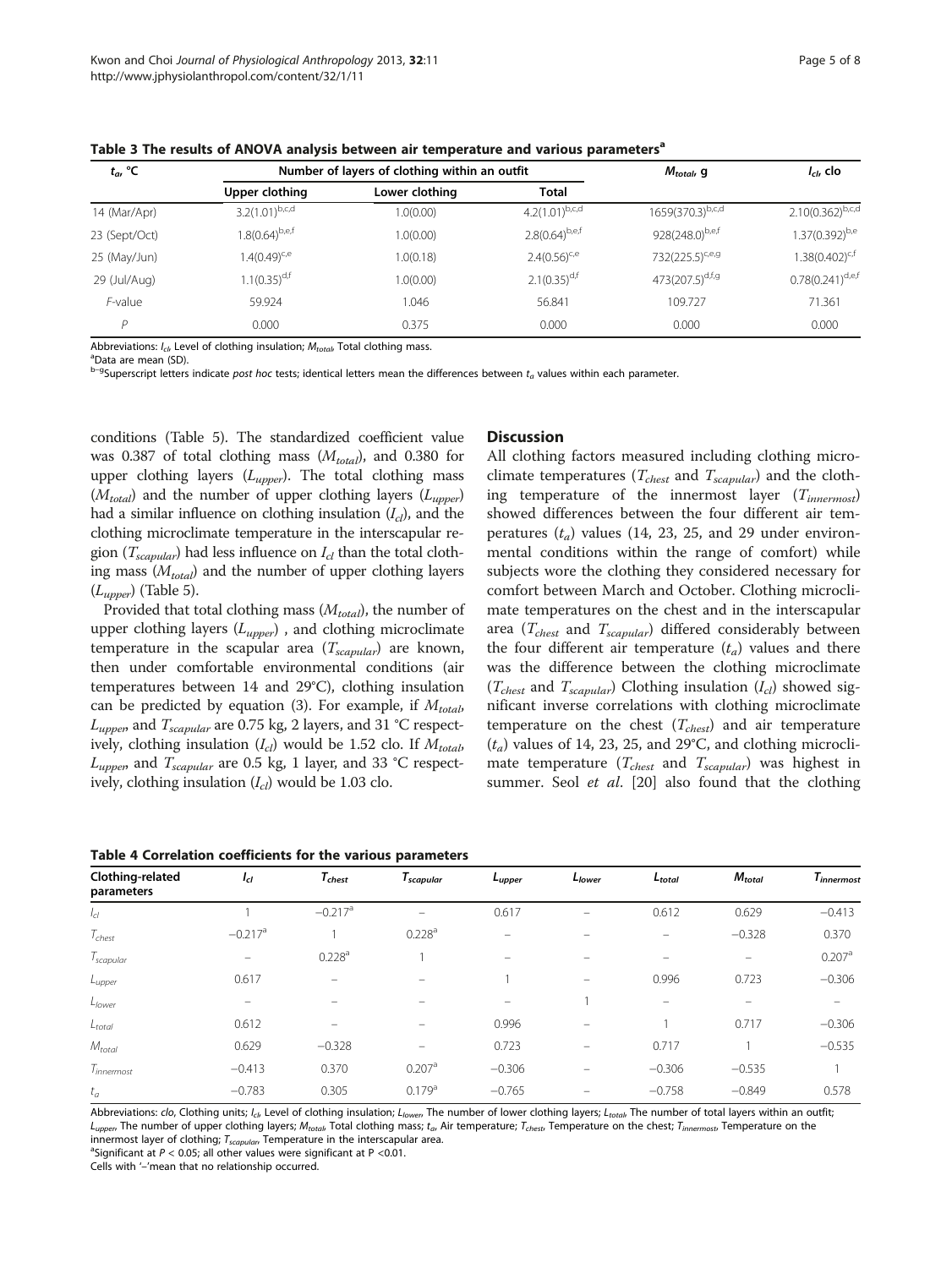<span id="page-5-0"></span>Table 5 Regression coefficients for each explanatory variable of clothing insulation  $\left(l_{\epsilon l}\right)^{\mathtt{a},\mathtt{b}}$ 

| <b>Explanatory variable</b> | В        | SE    | B      | P value |
|-----------------------------|----------|-------|--------|---------|
| Constant                    | 3.552    | 0.872 |        | 0.000   |
| M <sub>total</sub> , kg     | 0.424    | 0.110 | 0.387  | 0.000   |
| L <sub>uppen</sub> n        | 0.202    | 0.054 | 0.380  | 0.000   |
| I <sub>scapular</sub> , °C  | $-0.089$ | 0027  | -0.227 | 0.001   |

Abbreviations:  $L_{upper}$  The number of upper clothing layers;  $M_{total}$ , Total clothing mass;  $T_{scapular}$ , Temperature in the interscapular area.  $r^2 = 0.535$ , adjusted  $r^2 = 0.521$ .<br>b<sub>L =</sub> 3.552 + 0.424M<br>bL = 3.552 + 0.424M

 ${}^{b}I_{c1}$  = 3.552 + 0.424 $M_{total}$  + 0.202L<sub>upper</sub> – 0.089T<sub>scapular</sub>; r = 0.731 (3).

microclimate temperature was highest during summer and lowest during winter. They investigated clothing microclimate temperature by region, season, gender and age and microclimate temperature on the chest was measured. The range of microclimate temperature over four seasons was 29.7-33.3 °C. Kwon and Choi [[3\]](#page-7-0) noted that air temperature  $(t_a)$  was one of the essential factors affecting clothing insulation. In the current study, it was shown that air temperature  $(t_a)$  influences even the microclimate temperature on the chest  $(T_{\text{check}})$  and the clothing temperature of the innermost layer  $(T_{innermost})$ under comfortable environmental conditions. The two clothing microclimate temperatures had positive relationships with the clothing temperature of the innermost layer ( $T_{innermost}$ ) and the latter fell between the clothing microclimate temperatures and the air temperature  $(t_a)$ (Table [2](#page-3-0)). Park and Choi [[17](#page-7-0)] also reported that the environmental temperature was lower than the clothing microclimate temperature and the microclimate temperature was lower than the skin temperature, and they described this using the term 'temperature gradient'. The clothing temperature of the innermost layer might be a useful predictor of clothing microclimate temperatures. In addition, a *post hoc* analysis of the clothing temperature of the innermost layer ( $T_{innermost}$ ) gave the same results as the analysis of clothing insulation  $(I_{cl})$ , and thus it is likely that the clothing temperature would be a helpful predictor of the appropriate clothing insulation. If the relationship between clothing insulation and microclimate temperature is investigated in a particular environment, it could conflict with the result of the current study. For example, the previous study [\[17\]](#page-7-0) showed that microclimate temperature rose as the amount of clothing insulation increased at a single environmental temperature. It was conducted by controlling clothing factors under specific environmental conditions, and might be useful to apply to the effect of clothing on health. However, those kinds of relationships would not occur when people are exposed to actual environments because people have lower skin temperatures in the winter than they do in the summer, and there are large difference in environmental conditions between the seasons such as between summer and winter. Furthermore,

the microclimate temperature on the chest seems to be influenced by clothing choice, such as the type of neckline worn and clothing behavior, such as buttoning clothing or leaving it open, as a previous study [\[21\]](#page-7-0) found that the position of clothing openings had an influence on the clothing microclimate.

In the current study, we found that the clothing temperature of the innermost layer  $(T_{innermost})$  showed higher correlations with other parameters than did the microclimate temperature on the chest  $(T_{\text{check}})$ . The number of clothing layers ( $L_{upper}$   $L_{lower}$  and  $L_{total}$ ) did not correlate with clothing microclimate temperatures  $(T_{\text{check}}$  and  $T_{\text{scapular}})$ , but the total clothing mass  $(M_{\text{total}})$ did show a relationship with clothing microclimate temperature on the chest  $(T_{\text{check}})$ . Although the numbers of clothing layers ( $L_{total}$  and  $L_{upper}$ ) decreased as air temperature increased, the difference in the numbers of clothing layers at 23, 25, and 29°C was about one layer. Therefore, the numbers of clothing layers seemed to have no relationship with the microclimate temperatures  $(T_{\text{check}}$  and  $T_{\text{scapular}})$ .

In a study using a thermal manikin, Choi [\[22](#page-7-0)] found that a strong relationship existed between clothing insulation and clothing microclimate temperature. In general, studies that have used a thermal manikin have been conducted while maintaining a certain surface temperature, and such studies gave a higher correlation coefficient than the current study, which was conducted with human subjects during the course of 1 year. The clothing microclimate depends on the layers of air between the clothing and the skin, and the clothing microclimate temperature is generally measured at the chest and interscapular area. A number of studies have suggested that clothing microclimate temperature on the chest is significantly related to physiological factors and clothing-related characteristics [[5-7](#page-7-0),[23](#page-7-0)-[26\]](#page-7-0). Hence, the use of clothing microclimate temperatures to predict clothing insulation under various environmental conditions may be convenient.

In the present study, we found a significant correlation for clothing microclimate temperature on the chest  $(T_{\text{check}})$  and the clothing insulation  $(I_{\text{cl}})$ , but the correlation coefficient was low. Seasonal effects might also influence this low correlation coefficient. Several studies have suggested that the temperatures at which people feel comfortable in the summer are higher than the temperatures at which they feel comfortable in the winter. Such findings have been supported by other studies on clothing microclimate temperature and skin temperatures [[7,27,28\]](#page-7-0). Earlier studies also indicated that people had a tendency to choose and wear particular clothing based not on environmental temperature but rather on season [[3,29\]](#page-7-0). In addition, subjects in the current study varied in their individual clothing behavior (for example,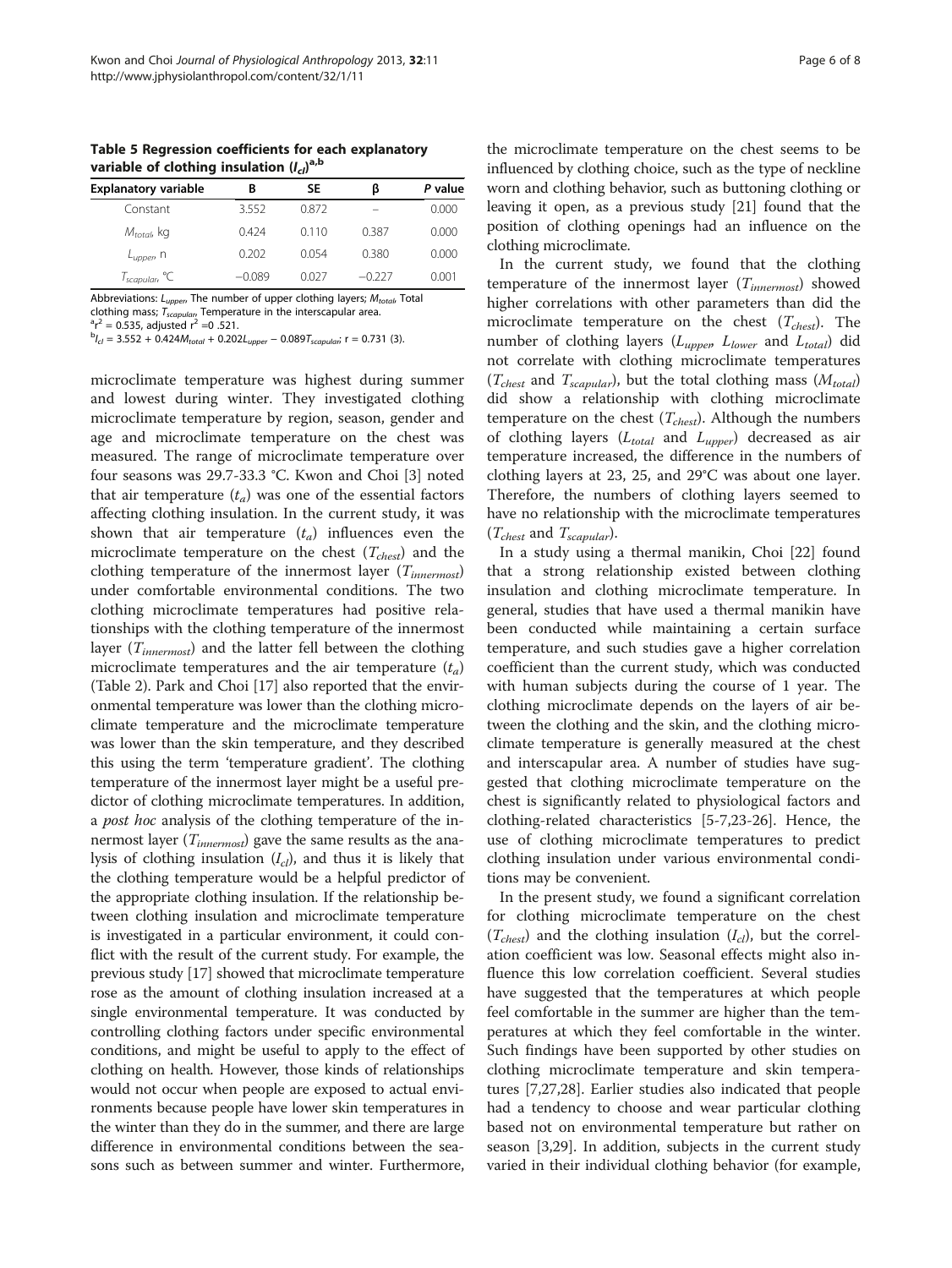<span id="page-6-0"></span>wearing a neckline buttoned up or partially closed because the way of wearing ensemble was not controlled in other words, participants felt free to put on clothing. Furthermore, air layers may have been affected by the convection caused by even small body movements, even though the subjects were at rest. Clothing microclimate temperature on the chest  $(T_{\text{check}})$  at 23°C did not show any difference from that at other air temperatures. Therefore, there does not seem to be a relationship between the number of clothing layers and clothing microclimate temperatures, even though Chu [\[30](#page-7-0)] also noted that the rate of ventilation was affected by the opening area of clothing.

To accurately evaluate the effects of clothing, the clothing insulation, physical characteristics of the thermal environment, and physiological responses should be measured while people are wearing the clothing. However, if necessary (for example, if there is a lack of equipment or difficulties with experimental procedures), simpler measurements, such as clothing microclimate temperature, clothing weight, and the number of clothing layers could be used. The formula we provide here can be applied to environments that are analogous to those in the current study because it has been derived using an empirical method. However, clothing microclimate is influenced by a variety of factors, such as the characteristics of the fabric, types of openings, fit of the clothing, and environmental and physiological factors. Thus, the clothing temperature of the innermost layer might be another factor to predict the effect of clothing and clothing insulation. Further studies on the clothing temperatures of the innermost layer should be conducted in hot and cold environmental conditions. It may also be meaningful to locate the sites that give the most representational temperature of the innermost clothing layer.

#### Conclusion

In this study, each subject was exposed to each different experimental condition in the climatic chamber over the course of a year while wearing their own clothing for thermal comfort. The differences and relationships between air temperature and other factors related to the clothing were investigated, and we obtained the following findings. 1) All clothing factors measured, except the number of lower clothing layers  $(L_{lower})$ , showed differences between environmental conditions (that is, 14, 23, 25, and 29 °C;  $P<0.05$ ). The ranges of average clothing microclimate temperatures were 31.6 to 33.5°C on the chest ( $T_{\text{chest}}$ ) and 32.2 to 33.4 °C in the interscapular area  $(T_{scapular})$ . The range of average clothing temperature of the innermost layer ( $T_{innermost}$ ) was 28.6 to 32.0 °C. The average number of upper clothing layers  $(L_{upper})$  ranged from 1.1 to 3.2 layers and that of the total clothing mass  $(M_{total})$  ranged from 473 to 1659 g respectively. The range of clothing insulation  $(I_{cl})$  was 0.78 to 2.10 clo. 2) The *post hoc* analyses gave inconsistent results for most of the clothing-related parameters measured. However, the analysis of  $T_{innermost}$  produced the same results as that of  $I_{cl}$ . Likewise, the analysis of the number of upper clothing layers  $(L_{upper})$  gave the same result as that of the number of total layers  $(L_{total})$  within an outfit. 3) The air temperature  $(t_a)$  showed positive relationships with the clothing microclimate temperatures  $(T_{check}$  and  $T_{scapular}$ ) and with  $T_{innermost}$ , but inverse correlations with  $I_{ch}$ ,  $M_{total}$ , and the numbers of clothing layers ( $L_{upper}$ and  $L_{total}$ )  $T_{check}$   $T_{scapular}$  and  $T_{innermost}$  increased as  $t_a$ went up. 4)  $I_{cl}$  had inverse relationships with  $T_{check}$  and  $T_{\text{innermost}}$ , but positive relationships with  $M_{\text{total}}$  and the numbers of clothing layers ( $L_{upper}$  and  $L_{total}$ ). Clothing insulation  $(I_{cl})$  could be estimated using total clothing mass  $(M_{total})$ , the number of upper clothing layers  $(L_{\text{upper}})$ , and the clothing microclimate temperature in the interscapular area ( $T_{scapular}$ ), using a multivariate linear regression model. 5)  $L_{\text{unner}}$  had positive relationships with  $I_{cl}$  and  $M_{total}$ , but  $L_{lower}$  did not. Subjects hardly changed the lower layers  $(L<sub>lower</sub>)$  they wore under comfortable environmental conditions between March and October.

These results indicate that each of the clothing microclimate temperature on the chest, the total clothing mass, and the number of upper clothing layers was a factor in predicting clothing insulation, and that the clothing temperature of the innermost layer could be a more influential factor than the clothing microclimate temperature or other clothing-related factors on clothing insulation under environmental conditions within the comfort range.

#### Competing interests

The authors declare that they have no competing interests.

#### Authors' contributions

JC supervised the study and designed the experiments. JK performed the experiments, analyzed the data and wrote the manuscript. JC and JK interpreted the data and JK edited the manuscript with advice of JC. Both authors read and approved the final manuscript.

#### Acknowledgments

The authors wish to thank all the volunteers who took part in this study over a 12-month period.

#### Author details

<sup>1</sup> Division for Design & Human Engineering, UNIST Multidisciplinary Institute, Ulsan National Institute of Science and Technology, Ulsan, South Korea. <sup>2</sup>Department of Clothing and Textiles/Research Institute of Human Ecology, College of Human Ecology, Seoul National University, Seoul, South Korea.

#### Received: 22 September 2012 Accepted: 29 May 2013 Published: 1 July 2013

#### References

1. Gagge AP, Burton AC, Bazett HC: A practical system of units for the description of the heat exchange of man with his environment. Science 1941, 94(2445):428–430.